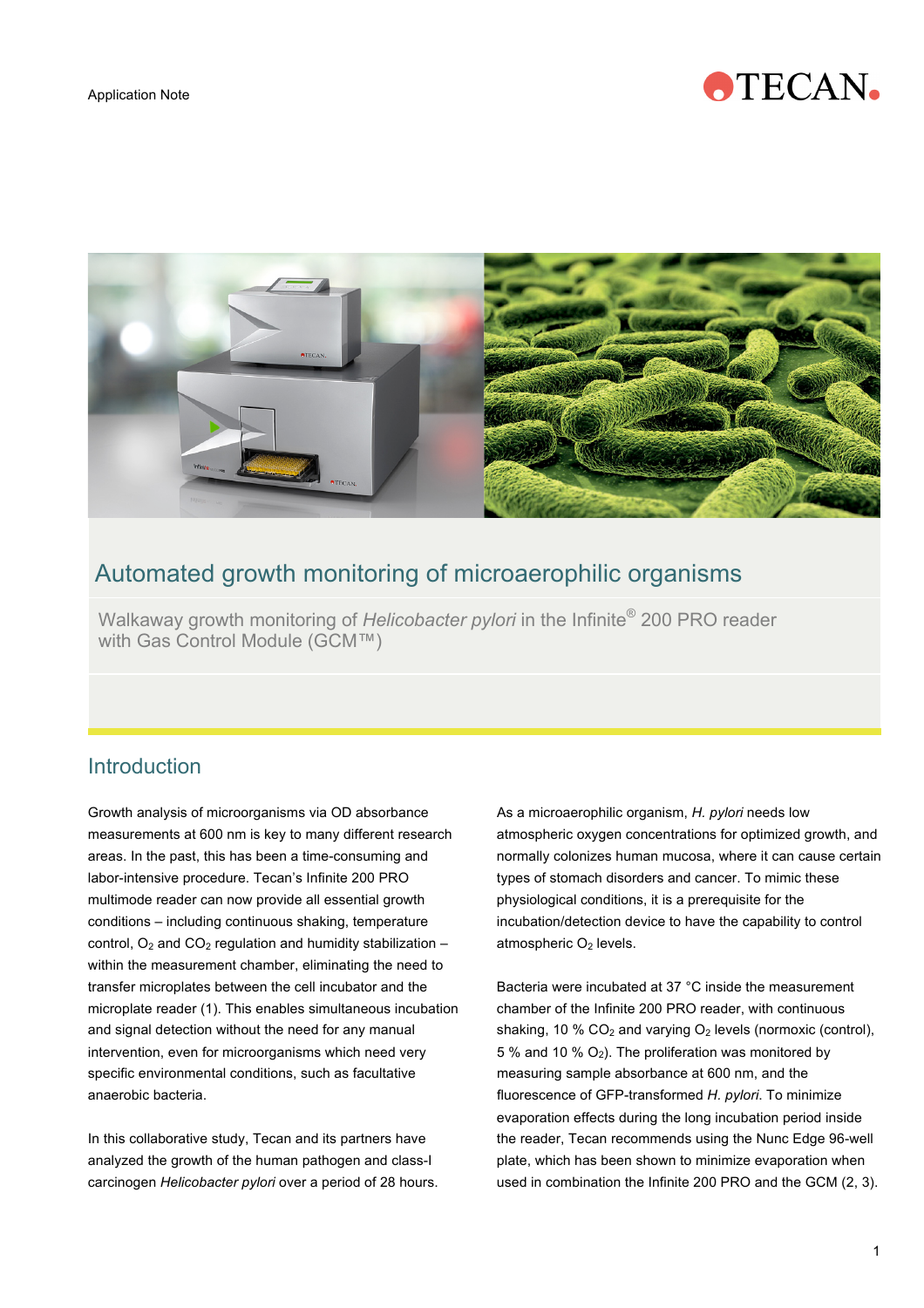

# Materials and Methods

- Infinite M200 PRO Quad4 Monochromators™-based multimode reader (Tecan, Austria)
- *H. pylori* (GFP-transformed P12, (2))
- Brain-heart infusion (BHI) medium (SIFIN GmbH, Germany) supplemented with 10 % horse serum (PAA, Austria), 1 % vitamin mix, 6 µg/ml chloramphenicol.
- Nunc™ Edge 96-well plate, transparent, cell culture treated (Thermo Fisher Scientific, USA) reader

GFP-expressing *H. pylori* were grown on agar plates containing 10 % horse serum under microaerophilic conditions at 37 °C for 48 hrs prior to harvesting.

Bacteria (107) in 200 µl culture medium were added to each well of a Nunc Edge 96-well plate. Evaporation of the culture medium was reduced by loading the plate moats with 1.5 ml of 0.1 % agarose.

Plates were covered with a standard microplate lid, transferred to the Infinite 200 PRO microplate reader, and the measurement protocol shown in Table 1 was started. Three different  $O_2$  levels – 21 % (normoxia), 10 % and 5 % – were used to investigate the influence of the atmospheric  $O<sub>2</sub>$ concentration on the growth rate of *H. pylori*.

| <b>Bacterial growth protocol</b> |                                                  |
|----------------------------------|--------------------------------------------------|
| Plate                            | NUNC96ft_EdgePlate                               |
| Temperature                      | 37 °C                                            |
| Wait for temperature             | 36.5 - 37.5 °C                                   |
| Kinetic cycles                   | 29                                               |
| Kinetic interval                 | 30 min                                           |
| Shaking                          | 10 sec; amplitude: 3mm,                          |
|                                  | mode: orbital                                    |
| Wait                             | 3 sec                                            |
| Absorbance                       | 600 nm                                           |
|                                  | Number of flashes: 25                            |
|                                  | Settle time: 50 ms                               |
| Shaking                          | 10 sec; amplitude: 3mm,                          |
|                                  | mode: orbital                                    |
| Wait                             | 3 sec                                            |
| Fluorescence top                 | Excitation: 485 (9) nm                           |
|                                  | Emission: 535 (20) nm                            |
|                                  | Gain: optimal - use gain regulation              |
|                                  | Number of flashes: 20                            |
|                                  | Integration time: 20 µs                          |
|                                  | Lag time: 0 µs                                   |
|                                  | Settle time: 0 ms                                |
|                                  | Z-position: manual, 20,000 µm                    |
| Incubation 1                     | 30 min; includes two shaking periods             |
|                                  | and zero waiting time:                           |
|                                  | Shaking: 900 sec; amplitude: 3 mm;               |
|                                  | mode: orbital                                    |
|                                  | Shaking: 897 sec; amplitude: 3 mm;               |
|                                  | mode: orbital                                    |
|                                  | Remaining wait time                              |
| Incubation 2                     | 25 min; two shaking periods and zero             |
|                                  | waiting time:                                    |
|                                  | Shaking; 900 sec; amplitude: 3 mm;               |
|                                  | mode: orbital                                    |
|                                  | Shaking: 597 sec; amplitude: 3 mm;               |
|                                  | mode: orbital                                    |
|                                  | Remaining wait time                              |
| GCM settings                     | $CO_{2}$ : 10 %                                  |
|                                  | O <sub>2</sub> : no regulation (21 %), 10 %, 5 % |

*Table 1 The i-control™-based protocol used to monitor growth of H. pylori*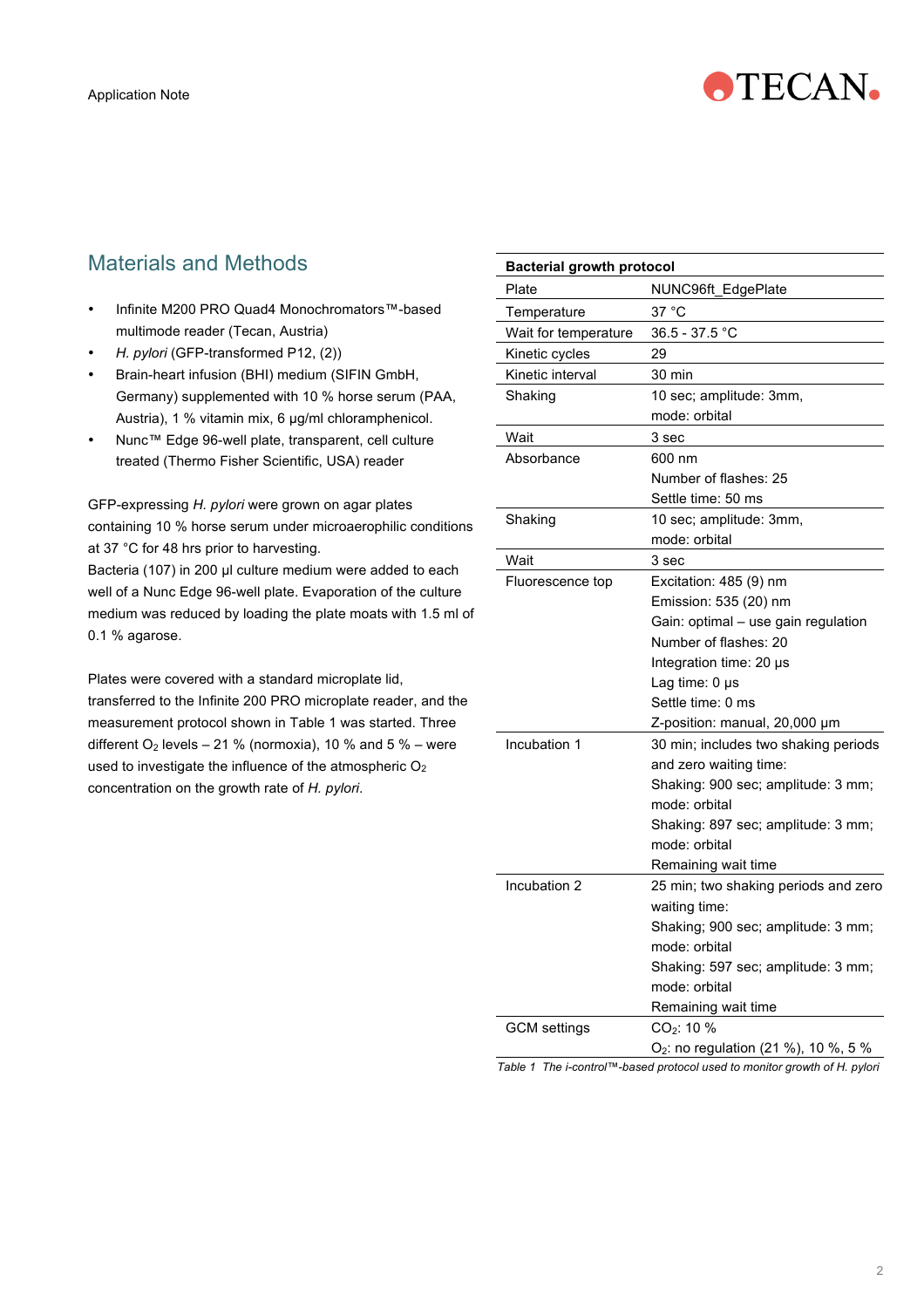

### Results and Discussion

As shown in Figures 1 and 2, accurate control of the  $O<sub>2</sub>$  level critically influences the proliferation of *H. pylori*. An optimal arowth rate of *H. pylori* was found when 5 % O<sub>2</sub> was used inside the reader's measurement chamber. An exponential growth phase was identified between five and 22 hours incubation time, characterized by continuous data recording, even during the overnight period. Using the standard  $O<sub>2</sub>$  level of ~21 %, no growth could be detected at all, whereas 10 % O2 results in a delayed growth of *H. pylori*, starting after approximately 20 hrs incubation time.



*Figure 1 Growth of H. pylori monitored via 600 nm absorbance measurement* 



*Figure 2 Growth of H. pylori monitored via GFP-fluorescence measurement* 

#### Conclusion

This study clearly demonstrates the Infinite 200 PRO multimode reader's capability for automated growth monitoring of microaerophilic organisms such as *H. pylori*. The patent pending GCM technology enables the control of atmospheric  $O<sub>2</sub>$  and  $CO<sub>2</sub>$  levels inside the reader's measurement chamber which, combined with continuous shaking and heating, makes the Infinite 200 PRO the first hybrid incubator/reader on the market. Combining these incubator-related functions with the reader's multiple measurement modes allows fully-automated, continuous recording of real-time growth curves. Artefacts resulting from evaporation can be minimized by using the innovative Thermo Scientific Nunc Edge 96-well plate.